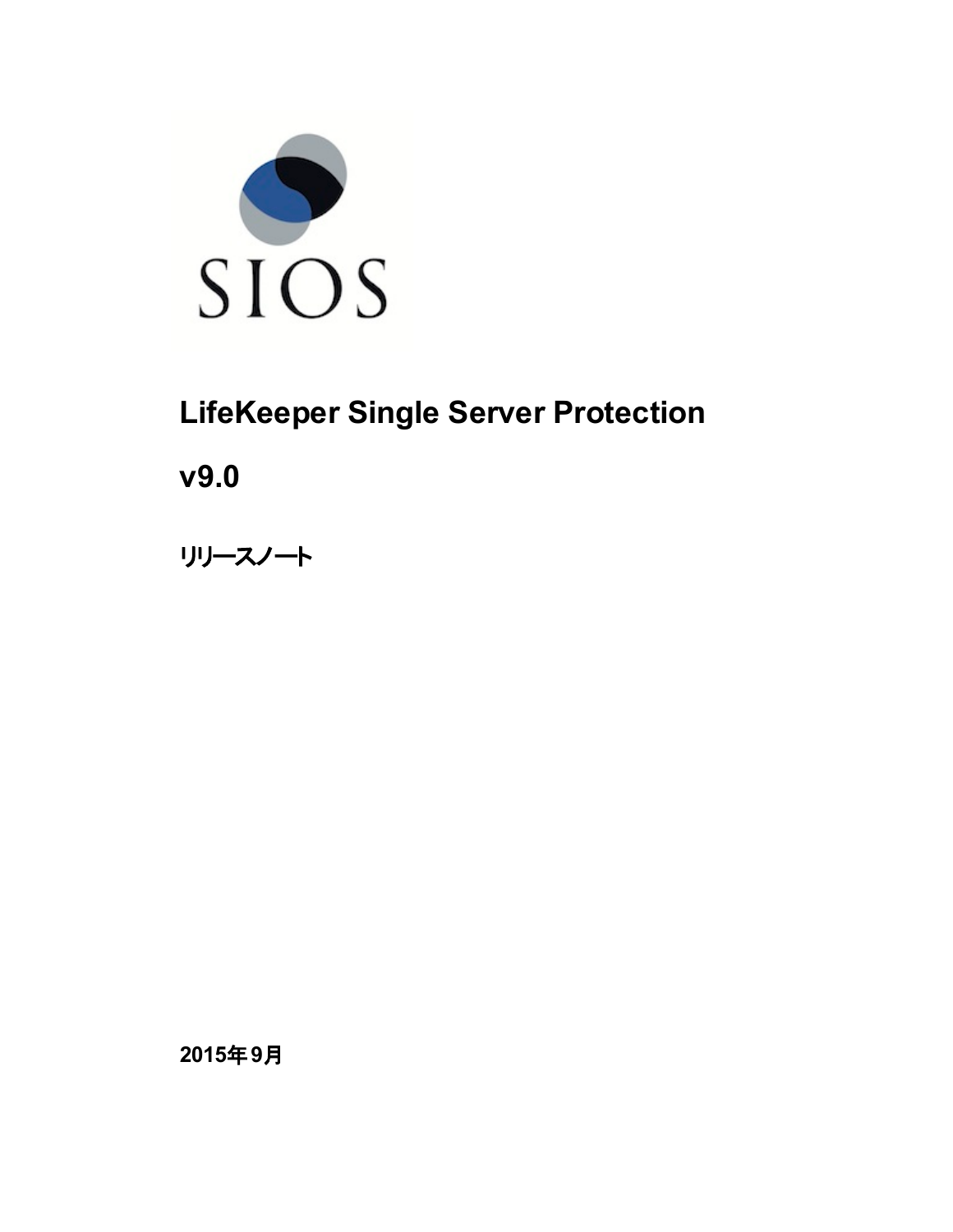This document and the information herein is the property of SIOS Technology Corp. (previously known as SteelEye® Technology, Inc.) and all unauthorized use and reproduction is prohibited. SIOS Technology Corp. makes no warranties with respect to the contents of this document and reserves the right to revise this publication and make changes to the products described herein without prior notification. It is the policy of SIOS Technology Corp. to improve products as new technology, components and software become available. SIOS Technology Corp., therefore, reserves the right to change specifications without prior notice.

LifeKeeper, SteelEye and SteelEye DataKeeper are registered trademarks of SIOS Technology Corp.

Other brand and product names used herein are for identification purposes only and may be trademarks of their respective companies.

To maintain the quality of our publications, we welcome your comments on the accuracy, clarity, organization, and value of this document.

Address correspondence to: ip@us.sios.com

Copyright © 2015 By SIOS Technology Corp. San Mateo, CA U.S.A. All rights reserved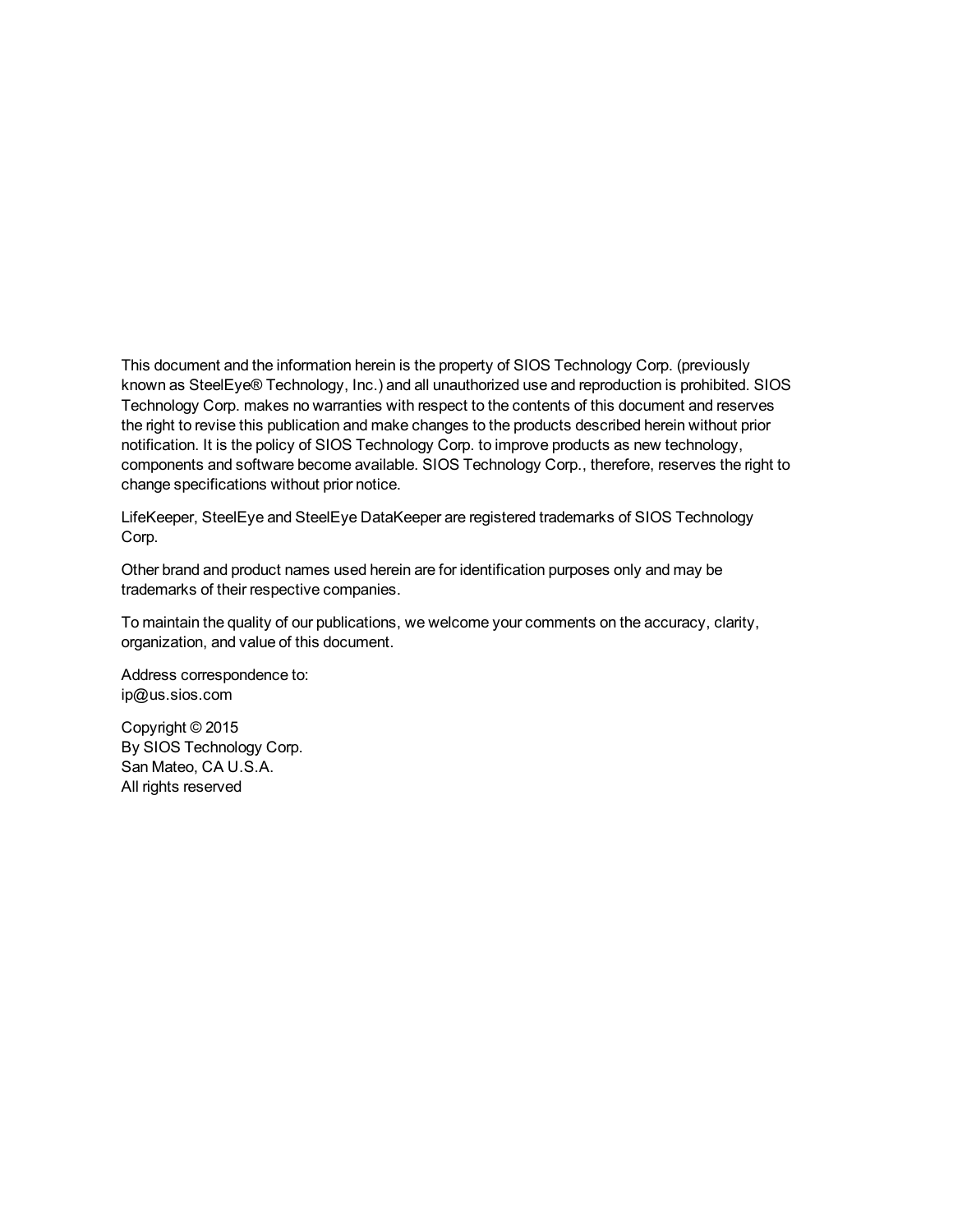# 目次

| LifeKeeper Single Server Protection のオプションのリカバリソフトウェア  1 |  |
|----------------------------------------------------------|--|
|                                                          |  |
|                                                          |  |
|                                                          |  |
|                                                          |  |
|                                                          |  |
| LifeKeeper Single Server Protection サポートソフトウェアの要件  6     |  |
|                                                          |  |
| 既知の問題 …………………………………………………………………………………… 6                 |  |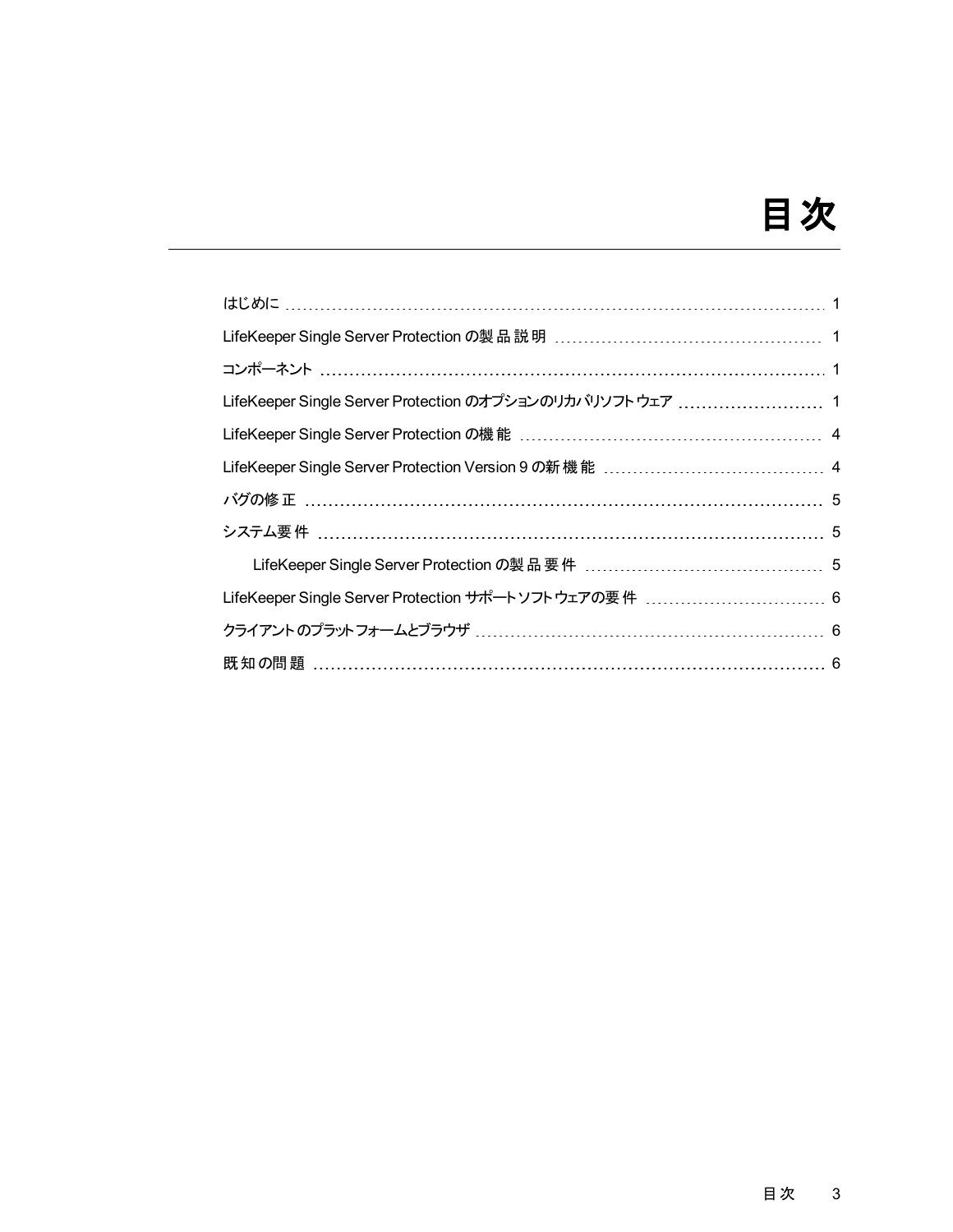#### **LifeKeeper Single Server Protection** リリースノート

#### バージョン 9.0

#### 重要!!

本製品をインストールまたは使用する前に、必ずこのドキュメントをお読みください。 このドキュメントには、インストール時とその前後に留意すべき重要な項目に関する情報が記載されて います。

#### <span id="page-3-0"></span>はじめに

このリリースノートの対象読者は、LifeKeeper Single Server Protection for Linux 製品のインストール、 設定、管理を行うユーザです。このドキュメントには、LifeKeeper Single Server Protection の正式マ ニュアルには詳細に記述されていない重要な情報、たとえば、システム要件、新機能、製品の制限 へのリンク、トラブルシューティングのヒントなどが記載されています。LifeKeeper Single Server Protection ソフトウェアをインストールして設定する前に、必ずこのドキュメントの内容を確認してください。

#### <span id="page-3-1"></span>**LifeKeeper Single Server Protection** の製品説明

LifeKeeper Single Server Protection は、単一ノード構成におけるアプリケーション監視を可能にします (つまり、クラスタの要件または制約はありません)。単一ノード環境は、物理的なものでも仮想 (vSphere、KVM、Amazon EC2) でも構いません。LifeKeeper Single Server Protection は、実績がある 安定した SIOS LifeKeeper アーキテクチャ上に構築されます。LifeKeeper Single Server Protection は 優れたアプリケーション監視機能を提供し、障害が発生したアプリケーションおよびシステムインフラスト ラクチャ項目 (例: NFS 共有、IP アドレス、ファイルシステム) のリカバリを実行することができます。何らか の理由でアプリケーションをリカバリできない場合、LifeKeeper Single Server Protection は、システムのリ ブートまたは VM とアプリケーション監視を設定された VMware 仮想マシンのVMware HA 再起動に よって、ノードの再起動を開始します。

#### <span id="page-3-2"></span>コンポーネント

バンドルされる LifeKeeper Single Server Protection ソフトウェアは、64 ビットシステム(x86\_64、AMD64) で動作し、以下のコンポーネントが含まれています。

- LifeKeeper Single Server Protection ソフトウェア
- <sup>l</sup> LifeKeeper Single Server Protection vSphere Client プラグインが付属した SteelEye 管理コン ソール(VMware 環境専用のオプションのソフトウェア)

#### <span id="page-3-3"></span>**LifeKeeper Single Server Protection** のオプションのリカバリソ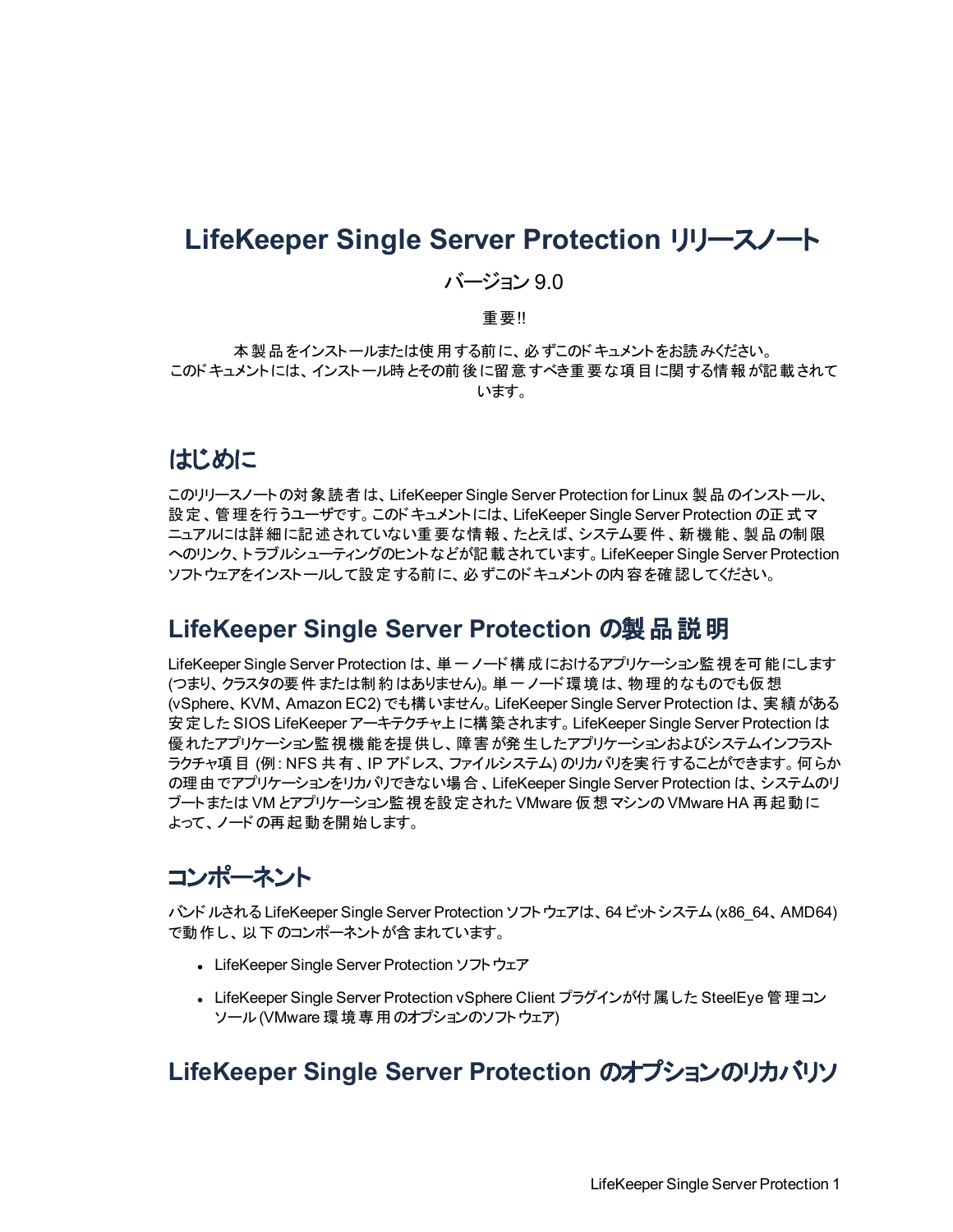## フトウェア

次のオプションソフトウェアは、記載してあるバージョンのアプリケーション用のリソース定義およびリカバリ ソフトウェアを提供します。

| バッケージ                                                                                                                                                                                             | パッケージ名                                          | 保護対象のアプリケーション                                                                                                                                                                                                                                                              |  |
|---------------------------------------------------------------------------------------------------------------------------------------------------------------------------------------------------|-------------------------------------------------|----------------------------------------------------------------------------------------------------------------------------------------------------------------------------------------------------------------------------------------------------------------------------|--|
| LifeKeeper<br>Apache<br><b>Web Server</b><br>Recovery<br>Kit                                                                                                                                      | steeleye-lkAPA-<br>$9.0.0 -$<br>6488.noarch.rpm | Apache Web Server v2, v2.2, v2.4                                                                                                                                                                                                                                           |  |
| LifeKeeper<br><b>SAP</b><br>Recovery<br>Kit                                                                                                                                                       | steeleye-lkSAP-<br>$9.0.0 -$<br>6488.noarch.rpm | SAP v7 Enhancement Package 1 および 2、SAP v7.1、 v7.3 およ<br>び SAP v7.4<br>LifeKeeper Single Server Protection NFS Server Recovery Kit<br>v8.1<br>LifeKeeper Single Server Protection Network Attached Storage<br>Recovery Kit v8.1<br>SAP MaxDB v7.5, v7.6, v7.7, v7.8, v7.9   |  |
| LifeKeeper<br>SAP DB/<br><b>MaxDB</b><br>Recovery<br>Kit                                                                                                                                          | steeleye-<br>IkSAPDB-9.0.0-<br>6488.noarch.rpm  |                                                                                                                                                                                                                                                                            |  |
| LifeKeeper<br>steeleye-lkDB2-<br>DB <sub>2</sub><br>$9.0.0 -$<br>Recovery<br>6488.noarch.rpm<br>Kit<br>LifeKeeper<br>steeleye-lkORA-<br>Oracle<br>$9.0.0 -$<br>Recovery<br>6488.noarch.rpm<br>Kit |                                                 | IBM DB2 Universal Database v9、v9.5、v9.7、v10.1 および v10.5<br>IBM DB2 Enterprise Server Edition (ESE) v9, v9.5, v9.7, v10.1<br>および v10.5<br>IBM DB2 Workgroup Server Edition (WSE) v9, v9.5, v9.7, v10.1<br>および v10.5<br>IBM DB2 Express Edition v9、v9.5、v9.7、v10.1 および v10.5 |  |
|                                                                                                                                                                                                   |                                                 | Oracle Standard Edition および Enterprise Edition v10g R2、<br>v11g、v11g R2 および v12c<br>Oracle Standard Edition One v10g R2、v11g、v11g R2 および<br>v12c                                                                                                                           |  |
| LifeKeeper<br><b>MySQL</b><br>Recovery<br>Kit                                                                                                                                                     | steeleye-lkSQL-<br>$9.0.0 -$<br>6488.noarch.rpm | MySQL および MySQL Enterprise v5.1、v5.5、v5.6                                                                                                                                                                                                                                  |  |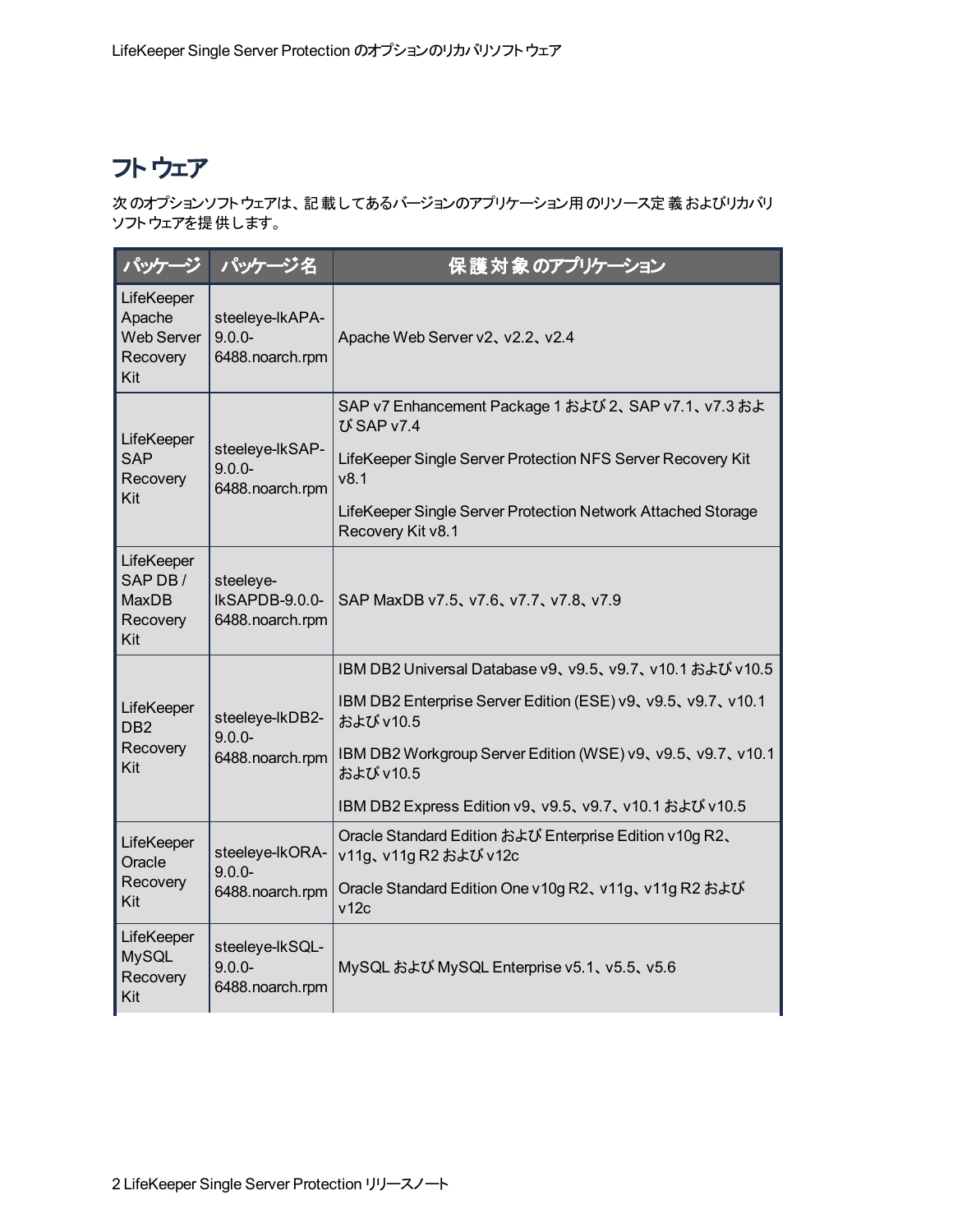| パッケージ                                                                  | パッケージ名                                                         | 保護対象のアプリケーション                                                                                                                                                                                                                       |  |
|------------------------------------------------------------------------|----------------------------------------------------------------|-------------------------------------------------------------------------------------------------------------------------------------------------------------------------------------------------------------------------------------|--|
|                                                                        | steeleye-<br>IkPGSQL-9.0.0-<br>6488.noarch.rpm                 | PostgreSQL v8.3、v8.4、v9、v9.1、v9.2、v9.3 および v9.4                                                                                                                                                                                     |  |
| LifeKeeper<br>PostgreSQL<br>Recovery<br>Kit                            |                                                                | EnterpriseDB Postgres Plus Standard Server v8.4 および v9                                                                                                                                                                              |  |
|                                                                        |                                                                | EnterpriseDB Postgres Plus Advanced Server v8.3, v8.4, v9.1,<br>v9.2、v9.3 および v9.4                                                                                                                                                  |  |
|                                                                        |                                                                | EnterpriseDB Postgres Plus Solutions Pack v9.1、v9.2 および<br>v9.3                                                                                                                                                                     |  |
| LifeKeeper<br>Sybase<br><b>ASE</b><br>Recovery<br>Kit                  | steeleye-<br><b>IkSYBASE-</b><br>$9.0.0 -$<br>6488.noarch.rpm  | Sybase ASE 15.5 および 15.7                                                                                                                                                                                                            |  |
| LifeKeeper<br>Postfix<br>Recovery<br>Kit                               | steeleye-<br><b>IKPOSTFIX-</b><br>$9.0.0 -$<br>6488.noarch.rpm | Postfix ソフトウェアは、それぞれのサーバにサポートされた Linux<br>ディストリビューションをインストールし、設定します。同じバージョン<br>の Postfix が、それぞれのサーバにインストールされる必要がありま<br>す。                                                                                                           |  |
| LifeKeeper<br>Samba<br>Recovery<br>Kit                                 | steeleye-lkSMB-<br>$9.0.0 -$<br>6488.noarch.rpm                | サポート対象のLinux ディストリビューションに付属の標準 samba<br>ファイルサービス                                                                                                                                                                                    |  |
| LifeKeeper<br><b>NFS Server</b><br>Recovery<br>Kit                     | steeleye-lkNFS-<br>$9.0.0 -$<br>6488.noarch.rpm                | Linux kernel version 2.6 以降<br>NFS Server およびクライアント パッケージが SLES システム上 にイン<br>ストールされている必要があります。                                                                                                                                      |  |
| LifeKeeper<br><b>Network</b><br>Attached<br>Storage<br>Recovery<br>Kit | steeleye-IkNAS-<br>$9.0.0 -$<br>6488.noarch.rpm                | NFS サーバまたは NAS デバイス v2、v3、v4 からマウントされた<br>NFS ファイルシステムの NFS バージョン                                                                                                                                                                   |  |
| LifeKeeper<br>WebSphere<br><b>MQ</b><br>Recovery<br>Kit                | steeleye-lkMQS-<br>$9.0.0 -$<br>6488.noarch.rpm                | WebSphere MQ v6、v7、v7.1 および v7.5<br>注記:このリカバリキットでは、同一サーバ上での複数バージョンの<br>MQ (例: MQ Versions 7.0.1 Fix Pack 6 と7.1 および以降のバー<br>ジョン)の実行をサポートしません。ただし、MQの単一インストール<br>内での複数のキューマネージャの保護および mgs.ini 内の<br>DataPath パラメータの使用についてはサポートしています。 |  |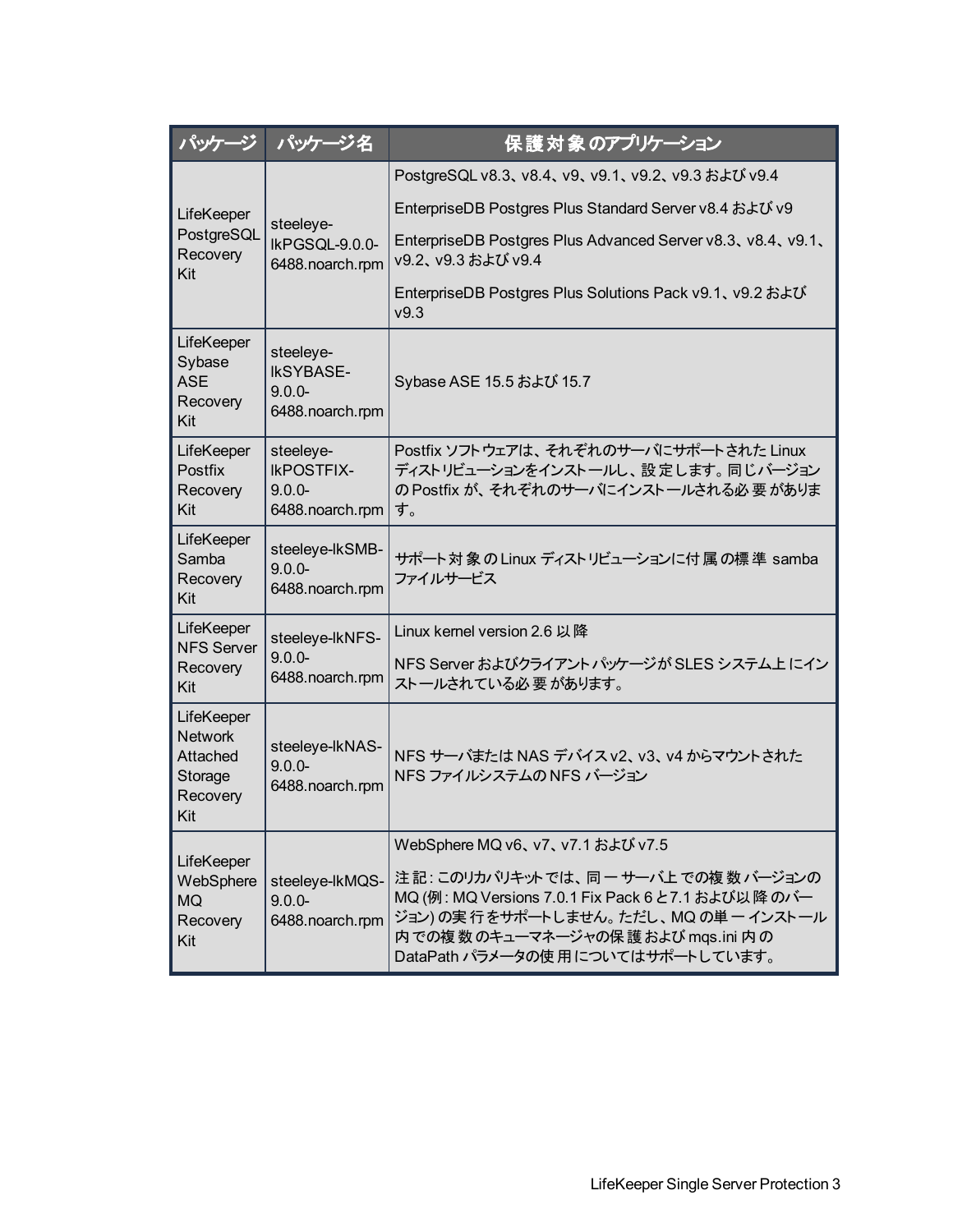#### <span id="page-6-0"></span>**LifeKeeper Single Server Protection** の機能

| 機能                          | 説明                                                                                                         |
|-----------------------------|------------------------------------------------------------------------------------------------------------|
| 時間的リカ                       | ローカルリカバリの試行回数に制限を設定して、アプリケーションの可用性を向上でき                                                                    |
| バリロジック                      | ます。                                                                                                        |
| マルチレベル                      | サーバレベルとリソースレベルでリカバリオプションを指定して、クライアントがアプリケー                                                                 |
| ポリシー                        | ションごとに最適なリカバリストラテジーを定義することができます。                                                                           |
| 通知のみ/メ<br>ンテナンス<br>モード      | ユーザが1つ以上 のリソースの監 視を一 時 的に無 効 にして、 LifeKeeper Single<br>Server Protection がメンテナンス中のリソースを復旧させないようにすることができます。 |
| <b>VMware</b>               | VMware の vSphere プラットフォームと統合して、組織がサーバ仮想化と自動化を最                                                             |
| vSphere の                   | 大限に活用できるようにしながら、アプリケーションの可用性を向上します(VMware 環                                                                |
| 統合                          | 境のみ)。                                                                                                      |
| vSphere<br>Client プラグ<br>イン | vSphere Client により一元化された管理と監視(VMware 環境のみ)。                                                                |

## <span id="page-6-1"></span>**LifeKeeper Single Server Protection Version 9** の新機能

| 製品                        | 機能                                                                                                                                                                                                                                                                       |  |  |
|---------------------------|--------------------------------------------------------------------------------------------------------------------------------------------------------------------------------------------------------------------------------------------------------------------------|--|--|
|                           | このリリース (9.0) の新機能                                                                                                                                                                                                                                                        |  |  |
|                           | パラメーター 覧 のドキュメントを統合し、Ikchkconfコマンドを追加                                                                                                                                                                                                                                    |  |  |
|                           | vSphere 6のサポート(SMC機能はvSphere6ではサポートされません)                                                                                                                                                                                                                                |  |  |
|                           | reiserfsファイルシステムのサポートを廃止                                                                                                                                                                                                                                                 |  |  |
| LifeKeeper<br>Core        | Red Hat Enterprise Linux Version 7.0/7.1, Community ENTerprise Operating<br>System (CentOS) Version 7.0/7.1、 Oracle Linux Version 7.0/7.1でサポートされる<br>ARKは、LifeKeeper for Linux v8.4.1と同じです (対象 ARK: PostgreSQL, MySQL,<br>Oracle, DB2, Apache, Postfix, NFS, NAS, Samba) |  |  |
|                           | バグの修正                                                                                                                                                                                                                                                                    |  |  |
|                           | JRE 8u51のサポート(JRE 7はサポートされません)                                                                                                                                                                                                                                           |  |  |
| <b>GUI</b>                | Chromeサポート廃止                                                                                                                                                                                                                                                             |  |  |
|                           | バグの修 正                                                                                                                                                                                                                                                                   |  |  |
| FileSystem,<br>PostgreSQL | バグの修 正                                                                                                                                                                                                                                                                   |  |  |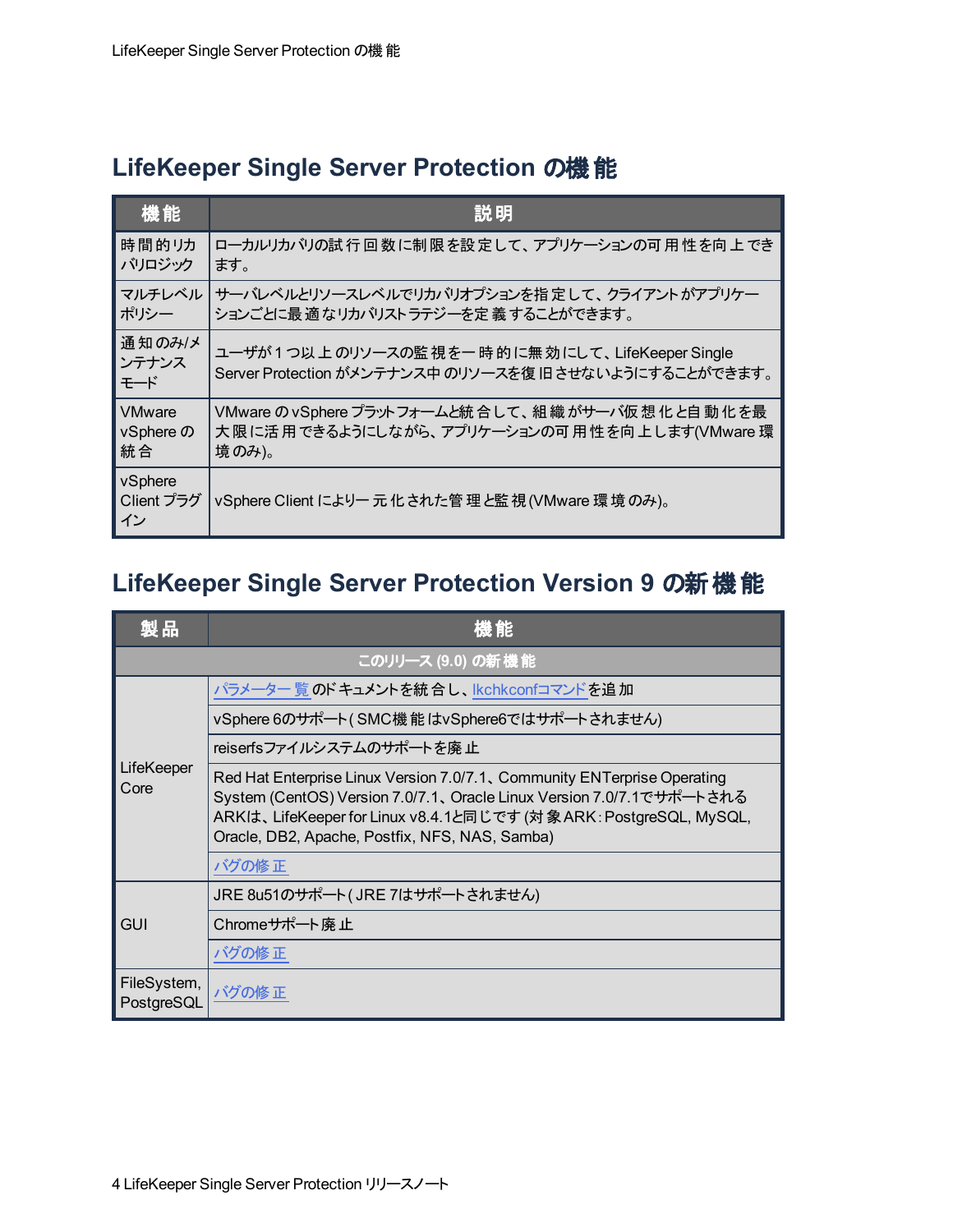## <span id="page-7-0"></span>バグの修正

| バ<br>グ | 説明                                                                                                    |
|--------|-------------------------------------------------------------------------------------------------------|
| 3737   | RESRVRECTIMEOUTパラメータのデフォルト値を60(s)から150(s)に変更                                                          |
| 7001   | PostgreSQLのデータディレクトリにroot("/")以外も指定できるように改修                                                           |
| 7117   | RHEL7でPostgreSQLリソースが作成できない場合があるのを修正                                                                  |
| 7119   | IPリソースのModify Ping List画面で[Remove selected address(es)]をクリックしたときに、<br>  Confirmationダイアログを表示しないフローに変更 |
|        | 7128   脆弱性対応のため、OpenSSLのバージョンを1.0.1pにアップデートしました                                                       |

# <span id="page-7-1"></span>システム要件

#### <span id="page-7-2"></span>**LifeKeeper Single Server Protection** の製品要件

LifeKeeper Single Server Protection は、下表に示す最低要件を満たすすべてのLinux プラットフォー ムでサポートされます。

| 説明                     | 要件                                                                                                                                                                                                                                                          |  |
|------------------------|-------------------------------------------------------------------------------------------------------------------------------------------------------------------------------------------------------------------------------------------------------------|--|
| Linux オペレー<br>ティングシステム | 個々のオペレーティングシステム情報については、「Linux Configuration Table」<br>(カーネルセクションのみ)を参照してください。                                                                                                                                                                               |  |
|                        | 仮想マシン内で起動するゲスト OS が 「Linux Configuration Table」 (カーネルセク<br>ションのみ)に記載されているサポート対象のバージョンのうちの1つである限り、<br>LifeKeeper Single Server Protection for Linux はハイパーバイザーに依存しないよ<br>うに設計されています。 以下の仮想環境は SIOS Protection Suite for Linux が<br>展開されている場合の例です。             |  |
|                        | • Citrix XenServer v5 以降                                                                                                                                                                                                                                    |  |
| 仮想環境                   | $\cdot$ KVM                                                                                                                                                                                                                                                 |  |
|                        | • Oracle Virtual Machine(OVM)                                                                                                                                                                                                                               |  |
|                        | • VMware vSphere v4、v4.1、v5、v5.1、v5.5、および v6.0                                                                                                                                                                                                              |  |
|                        | $\bullet$ Amazon EC2                                                                                                                                                                                                                                        |  |
|                        | ファイバーチャンネル SAN および共 有 SCSI クラスタ設 定 は、 KVM および Citrix<br>XenServer 仮想 マシン上で動作する LifeKeeper Single Server Protection for<br>Linux をサポートしません。                                                                                                                  |  |
| メモリ                    | LifeKeeper Single Server Protection を実行するシステムの最小 メモリ要件は<br>512MB です。これは LifeKeeper Single Server Protection がサポートする Linux<br>ディストリビューションが必要とする最低限の容量です。システムのメモリは<br>LifeKeeper Single Server Protection が保 護 するシステム上 で動作 するアプリケー<br>ションに対してサイジングする必要 があります。 |  |